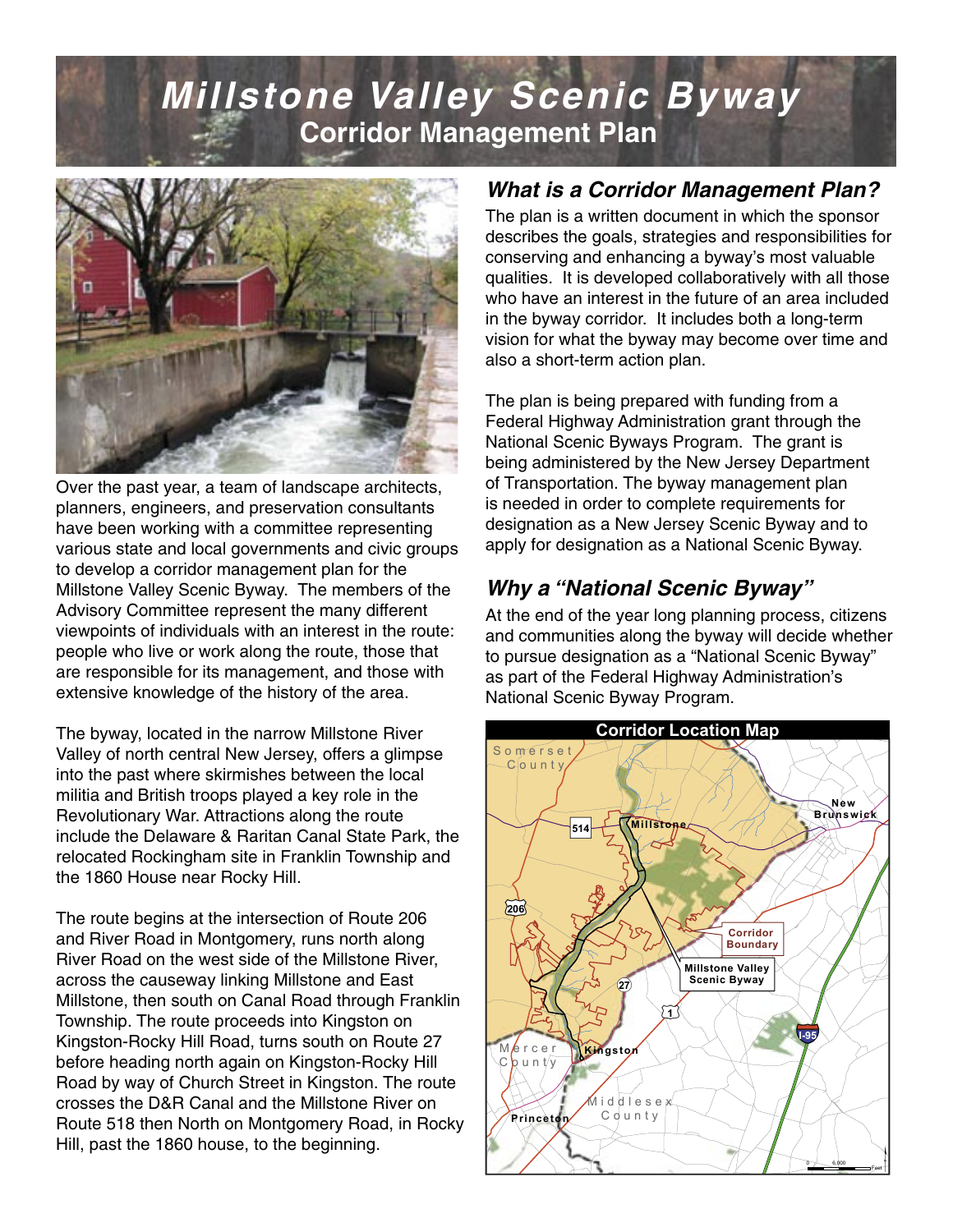

Under the National Scenic Byways Program, the U.S. Secretary of Transportation recognizes certain roads as National Scenic Byways or All-American Roads based on their intrinsic qualities. The Federal Highway Administration promotes the collection as America's Byways®.

The designation provides additional opportunities for heritage-based tourism development including additional funding opportunities for preservation and enhancement projects. New Jersey has yet to designate a byway through this program, but Route 29 along the Delaware River is considering this type of designation. The Brandywine River Valley Scenic Byway was recently designated as a national scenic byway from Wilmington, Delaware northward into Pennsylvania along the historic Kennett Pike.

If the group recommends pursuing designation as a National Scenic Byway, and the five municipal governments along the byway agree, then a permanent management entity will need to be created to implement the plan (see page 8).

## **Defining the Byway Corridor**

For the purposes of preserving and enhancing the Millstone Valley, the Millstone Valley Scenic Byway corridor includes both the travel route and the lands and places associated with that route.

The lands and places associated with the travel route, referred to as the byway "corridor" include:

- 1) Places and landscapes that can be seen from the byway, canal or trail
- 2) Places to visit along the travel route that are

open to the public and are related to the byway theme(s); and

3) Resources associated with the corridor that contribute to its regional character and identity including historic districts, woodlands, farms, stream valleys, and connecting greenways and parks.

## **A Vision for the Byway**

The Millstone Valley Scenic Byway Advisory Committee developed an initial vision for the future of the byway to direct the planning process. The vision statement was modified based on input from the initial public meeting held in March of 2006. The resulting statement, below, serves to guide the planning and implementation process:

Working together, and inspired by the regional significance of this rare oasis of natural beauty and historic integrity, byway enthusiasts are working hard to keep this landscape pretty much the way it is today, only better – preserving the most important parts of the byway and enhancing other areas. The Byway will make it easier for visitors to find and learn about the rich layers of history – from the earliest Dutch settlement through skirmishes of the Revolutionary War to the canal era which is still evident in the many authentic historic sites and districts found along the route.

The byway serves as a regional connector linking together historic sites, natural areas trails and greenways forming a major north-south green spine for Somerset County and beyond. Automobiles, bicyclists and pedestrians co-exist along narrow roads and trails winding through and along the Delaware and Raritan Canal and its neighboring farms and woodlands. Canoes and kayaks glide through the waters while watching the wildlife and appreciating the serene qualities of the Millstone River and Delaware and Raritan Canal. Throughout its 25-mile length the layered history of the Millstone Valley is revealed through a coordinated series of interpretive stops, walking tours, and guides designed to teach both visitors and residents alike about the qualities that make this place truly unique and special.

## **Significance of the Byway**

When determining if a local byway meets the requirements for designation as a national scenic byway, the intrinsic qualities of that byway must be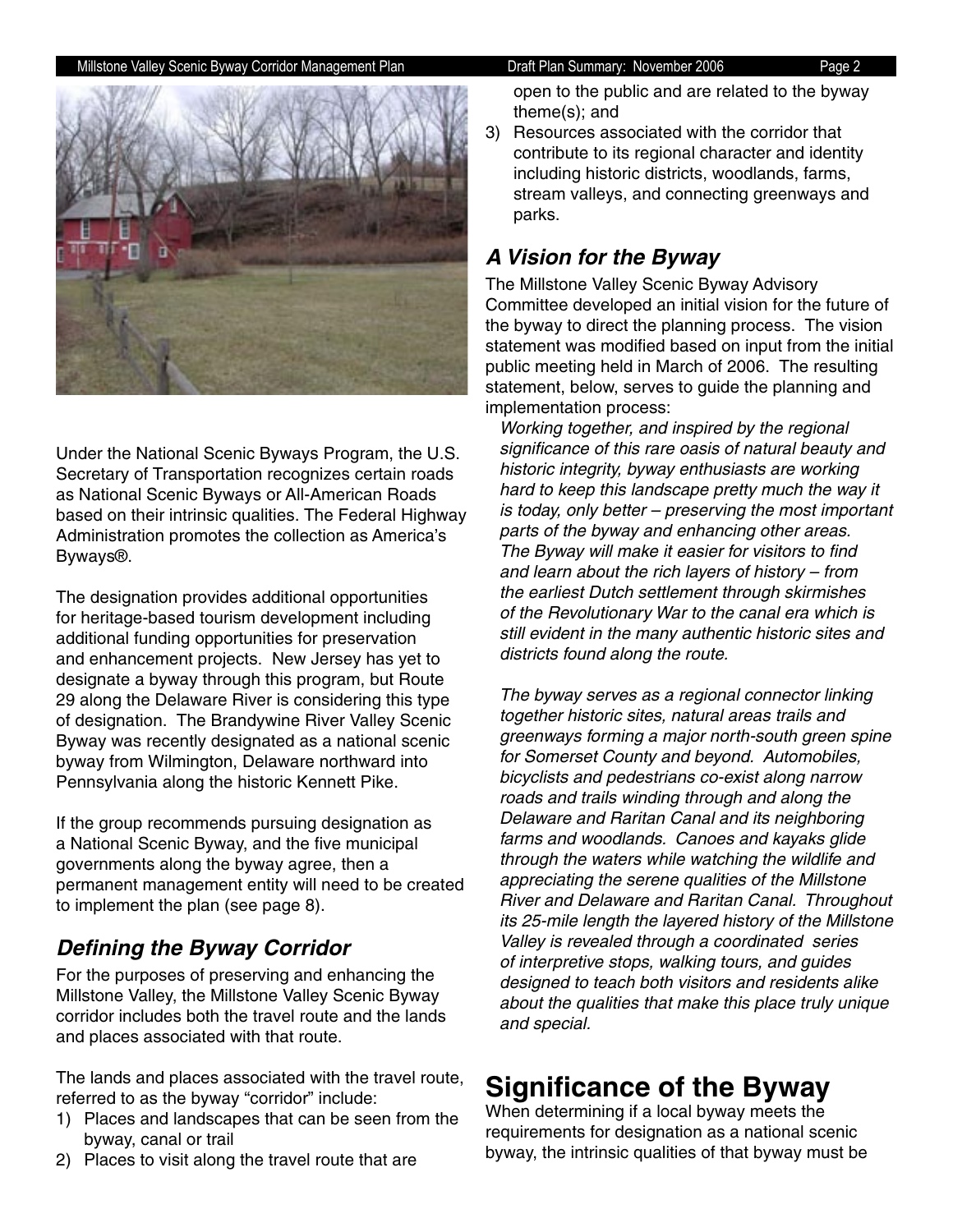evaluated. The National Scenic Byways Program identifies six different categories of intrinsic qualities: scenic, cultural, historic, recreational, archaeological, and natural. In order for a byway to meet national designation it must have at least one quality considered to be regionally significant. If two intrinsic qualities are deemed significant on a national level, the byway qualifies for All-American Road designation.

While scenic and archaeological qualities are certainly present in the Millstone Valley Scenic Byway corridor, the categories that stand out are historical, recreational, and natural. Historic qualities associated with the canal era; with the revolutionary war era; and with early Dutch and American Heritage are regionally significant. The recreational qualities associated with the Delaware and Raritan Canal towpath trail are also regionally significant. Natural resources associated with the preserved landscapes along the Millstone River in Central New Jersey are also significant, but more so to Somerset County and the State of New Jersey than the region. All three qualities serve as the core foundation of the experience of visiting the Millstone Valley and for its potential recognition as a National Scenic Byway.

## **Byway Management Strategies**

One of the driving forces for gaining additional recognition for the byway is to preserve, maintain and in some places enhance the regional and locally significant resources of the corridor in order to ensure a high quality experience for those that visit the byway or for those that are fortunate enough to live along and use the byway on a regular basis.

Five groups of management strategies will be implemented over the life of the plan as a way to help preserve, maintain or enhance the byway experience.

- Preserving the byway's significant resources
- Maintaining and enhancing the byway's green roadside corridor
- Learning more about the byway's special qualities
- Promoting the byway's heritage resources
- Working collaboratively to manage the byway over time

## **Preserving the Byway's Significant Historic and Natural Resources**

The byway's significant historic resources fall under three distinct themes:

- Canal Era structures and landscapes
- Revolutionary War Era structures
- Early Dutch and American Heritage

There are many historic structures in the corridor that are seriously threatened and in need of preservation assistance. These fall into two distinct categories:

- Structures owned by the state (DEP) either in the D & R Canal Park or in Six Mile Run.
- Privately owned structures that are either moderately well protected by existing preservation ordinances at a local level and those that are subject to redevelopment.









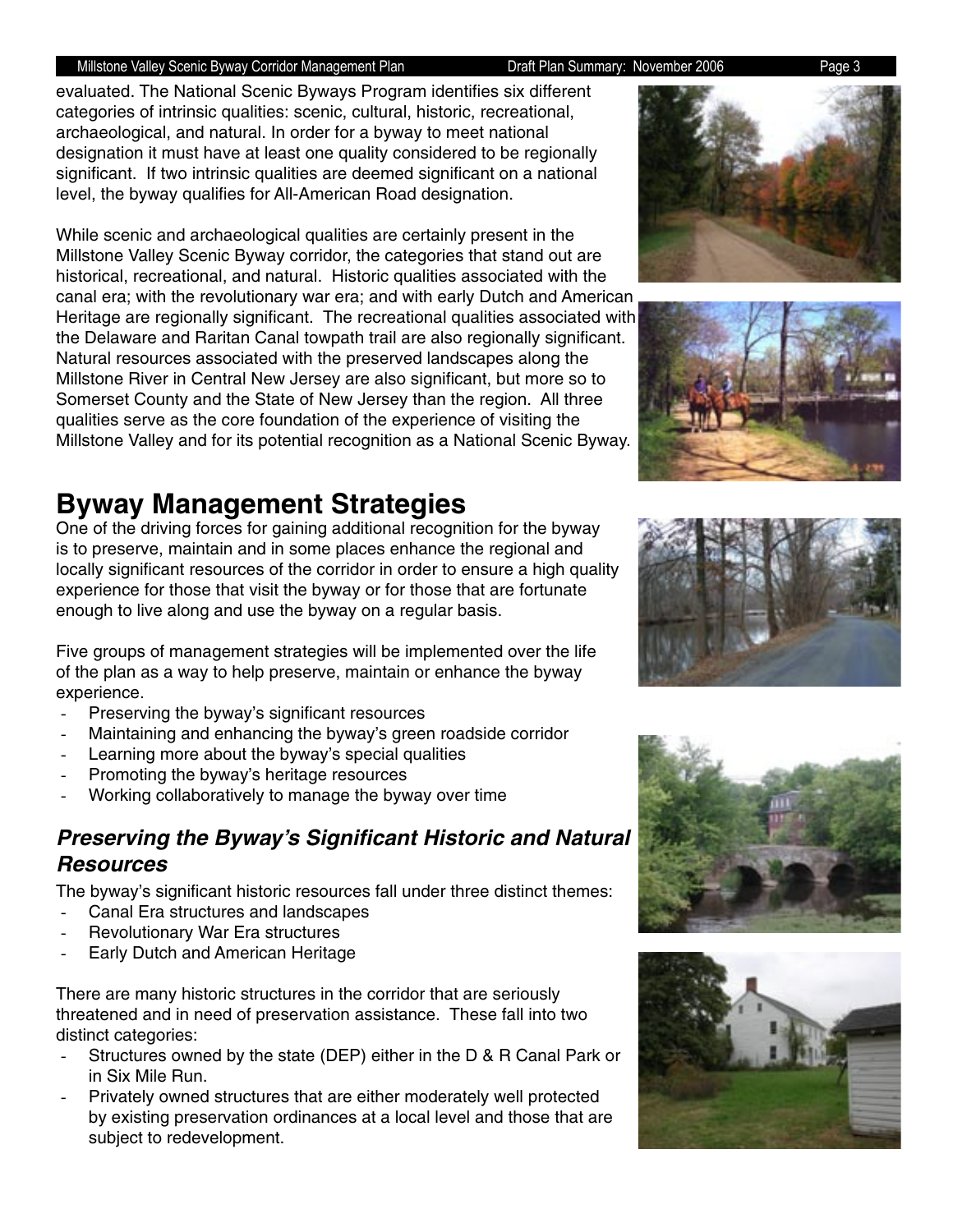#### **Preserving Historic Structures**

The byway corridor is fortunate to have a several key preservation partners already working creatively to address preservation needs and challenges.

### **State-owned Structures**

The Delaware and Raritan (D&R) Canal State Park is responsible for a number of historic structures in the Millstone Valley, but they do not have the necessary funding



to adequately preserve these significant structures. Some potential strategies for preserving additional structures in the corridor include:

- The Somerset County Cultural Heritage Commission or NJ Cultural Heritage Trust has funds that can be used for preservation. One preservation option is to have the D & R Canal Park lease the buildings to Franklin Township for a nominal fee and then Franklin Township (possibly with the county's Cultural Heritage Commission funds or funds from another source) could restore the buildings. The lease term has to be at least 25 years to qualify for these grants. A priority preservation need is for the bridge tender's house in Griggstown to be leased to Franklin Township so that the Township could restore it.
- The D&R Canal Commission is negotiating with the developer of Canal Walk (senior housing) to stabilize the bridge tender's house at Manville Causeway and to restore the bridge tender's house at East Millstone as part of the development project.
- The Barracks or "Long House" on the Griggstown Causeway will be restored by the State (DEP).
- The Sherman House in Griggstown, dating from the Canal era with a 1950's addition and a more recent addition is owned by the State and is also in need of rehabilitation. There are no current plans for this.
- The Park headquarters has moved from the blue house along Canal Road to an old Princeton

Nurseries office on the Mapleton Road. The Forest Management Group of DEP Parks and Forestry is moving into this house.



- The Six Mile Run area, managed by DEP, was planned for a reservoir, but, due to changing circumstances, this use is unlikely to occur within the planning horizon of this effort. There are many historic structures in this area. The current inventory of the Six Mile Run historic district needs updating. Since the district was drawn many of the structures, particularly outbuildings, have been

lost. A Dutch barn in reasonable shape has been dismantled and will be re-erected on Rockingham's site.



DEP generates a fair amount of money from

the structures of 6 Mile Run – from leased structures and land leased to farmers. These funds go into the general fund rather than being available to preserve the structures. Some are leased based on tenants providing maintenance in lieu of rent.

Updating the inventory, and making a new assessment of preservation priorities will be needed. Consultation and coordination is needed with the Director of Parks and Forestry for DEP.

### **Structures Owned by Franklin Township**

Franklin Township has acquired six structures in the 6 Mile Run area. The Meadows Foundation manages these buildings. A full description of these sites can be found at the Meadows Foundation web site. Two of the six structures are along the byway.

### **Privately Owned Structures**

Trap Rock Industries owns two houses on the corner of Old Georgetown and Canal roads. These predate the canal and date to



the origins of Rocky Hill. The deeds go back to the 17th century. One may be the oldest house in the area. One was a tavern. A study has been completed that describes and evaluates both houses. Franklin Township is considering taking further actions to preserve these buildings as they are located in one of three redevelopment zones in Franklin Township.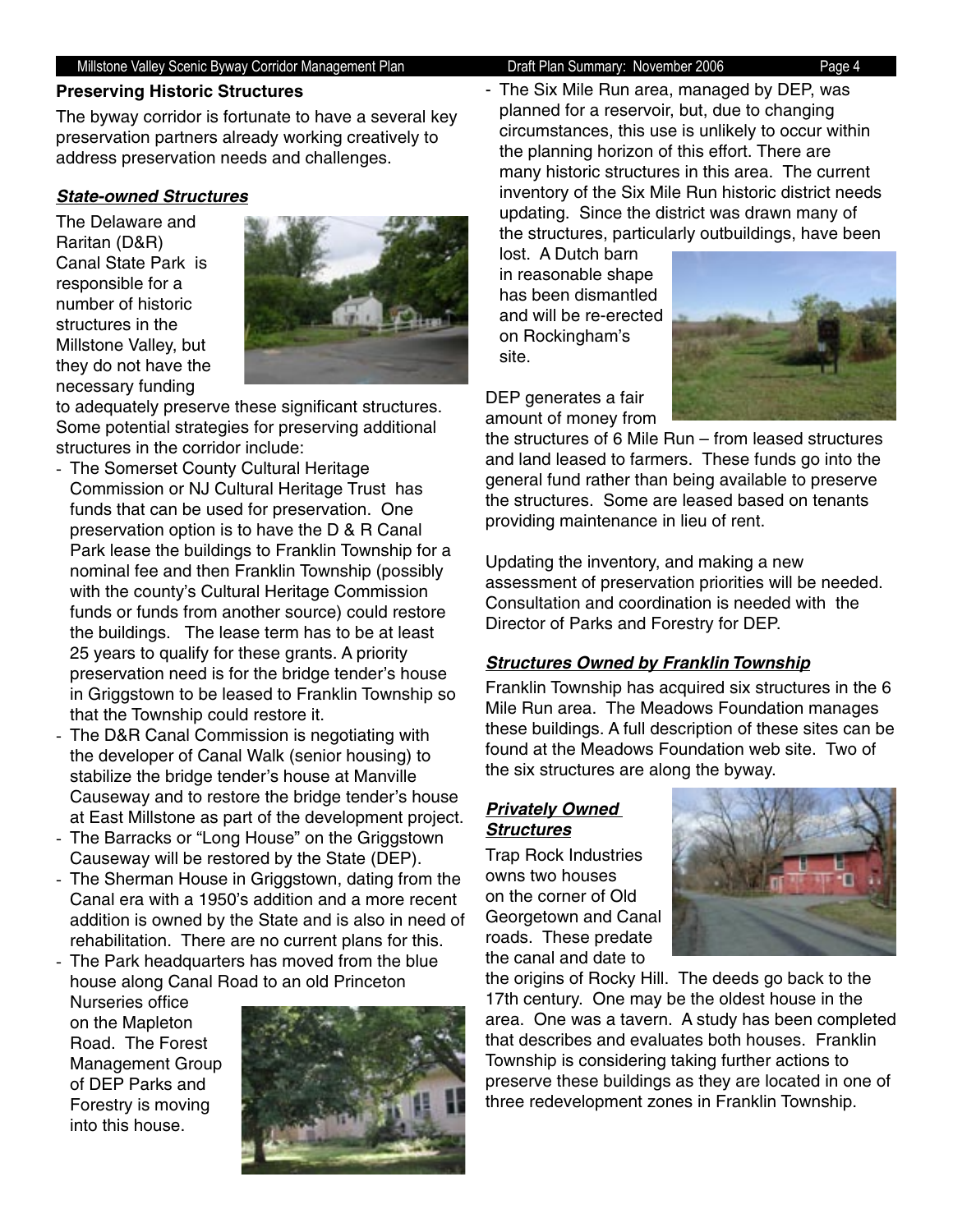#### **Franklin Inn**

The Franklin Inn is privately owned. It is leased to the Meadows Foundation that runs it as a bookstore through a subsidiary. It is located in one of the 3 redevelopment zones in Franklin Township. Franklin Township is considering further actions to ensure preservation of this important historic site.



The Franklin Inn is a direct connection between the Colonial Park and the D & R Canal Park.

The area along the Canal is in a historic preservation area in Franklin Township's Master Plan.

## **Preserving and Enhancing the Byway's Green Infrastructure**

The natural resources, scenic views, roadside trees and woodlands, or "green infrastructure" form the backbone of the byway experience. The Millstone Valley between Kingston and Millstone in Somerset County is an oasis among the suburban areas to the west and the Route 1 Corridor to the east. However, as a result of some progressive and aggressive open space acquisition efforts by community leaders, and with the help of a devoted citizenry, this area remains

a haven of historical sites, recreational opportunities and natural beauty.

As shown on the map (right), Franklin Township has the most extensive network of preserved open lands, while Montgomery Township has a wide swath of preserved open space along the Millstone River.

Preservation of open space is needed in two distinct categories:

- the remaining farms and woodlands that are not currently protected but serve to link together public lands within the corridor.
- The ribbon of green along Canal and River Road



**Corridor Open Space**



**Open Space Preservation Priorities**

Priorities for landscape conservation efforts will be placed on those remaining rural parcels that are visible from the byway or help to maintain the general rural character of the area through existing open space programs. Special attention will be placed on maintaining and managing open farm and meadow. Additional efforts should be made to continue linking existing open space parcels to form a continuous network. A more detailed open space map has been prepared identifying the locations of these parcels.

Where direct conservation action is no longer feasible, a set of model design and development guidelines need to be developed to assist the municipalities in their efforts to guide the form and appearance of new residential subdivisions (both large and small lots) to be compatible with the preservation efforts in the

Millstone Valley. Model infill development guidelines and ordinances are also needed to maintain the overall rural and village character of the byway.

Where feasible, efforts should also be directed towards measures that help to maintain or even enhance the water quality in the Millstone River and D&R Canal, as the recreational use of the water is an integral part of the byway experience. The management of the floodplain is also another integral element in the byway experience. Any flood reduction measures taken within the byway corridor should be done carefully so as to not damage the Canal Era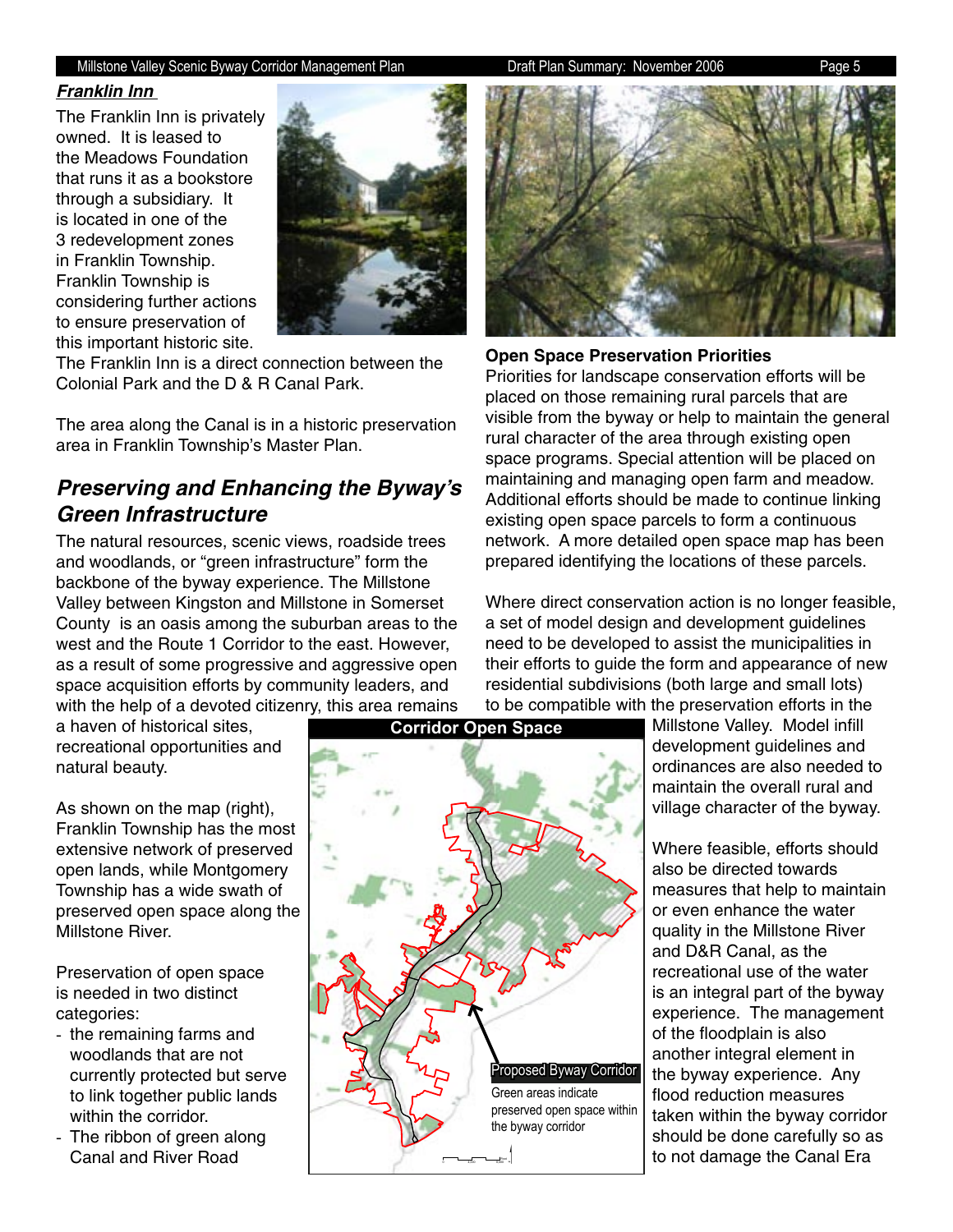resources. Appropriately scaled water quality and quantity management techniques should be sought that will help to reduce the risk of flooding while at the same time maintain the character and quality of the environment.

## **Maintaining A Ribbon of Green**

Along the roadway itself, there is a high degree of pressure to modify the roadway for the purpose of highway safety or capacity. This pressure creates a series of distinct types of interrelated changes that are not in the best long-term interest of the byway. These changes include:

- Gradual widening of the roadway cross section
- Increase in operating speeds
- Increase in sight distance requirements
- Removal of roadside trees and features to accommodate increasing speeds

Instead, what is needed is a comprehensive look at the purpose of each distinct section of the byway. Capacity improvements should be focused on directing commuter traffic to Route 206 and increasing its capacity rather than relying upon River Road.

#### **Canal Road -** This

side of the byway represents the most authentic byway experience – the slow route meant to be enjoyed at a leisure pace by smaller vehicles. Speed limits should be reduced to more closely match the operating characteristics of the road (between 25 and 35 mph, maximum).



**River Road -** This side of the byway provides more functional access to the byway points of interest. Vehicles wishing to travel at a higher speed, larger tour bus and recreational vehicles, or those just wanting to get from Millstone to Rocky Hill or Kingston can use this side, more suitable for this type of travel. Speed limits should be posted to better match operational characteristics (35-40 mph, maximum).

**River and Canal Crossing Points –** The main east west travel routes across the byway also increase the pressure for more intersection capacity. Amwell Road

(SR 514) is the main east-west route betwee Hillsborough and New Brunswick as well as other points north. Pressure also exists for crossings that connect to points south, primarily SR 27 at Kingston.

Efforts to increase the capacity of existing intersections in the central part of the byway should be resisted in order to maintain the integrity of the byway as a distinct place with its own identity associated with the Canal Era landscapes.





Any changes to roadway cross-sections,

intersections or roadside environments should be accomplished using the principles of context sensitive design (CSD). The New Jersey DOT defines CSD as an approach to planning and designing transportation projects based on active and early partnerships with communities.

The NJDOT formally incorporated CSD into its procedures in 1999. According to NJDOT, "CSD involves a commitment to a process that encourages transportation officials to collaborate with community stakeholders so the design of the project reflects the goals of the people who live, work and travel in the area. Such collaboration results in creative and safe transportation solutions".

The overall CSD approach should be applied to the byway corridor for all transportation and right-of-way alterations, including roadway maintenance programs, drainage projects, and 3R (Resurfacing, Restoration, and Rehabilitation) projects.

Somerset County has primary responsibility for the majority of roads and has been generally taking the CSD approach for many of the projects it undertakes along the byway.

Maintaining the narrow, winding and rustic character of the travel route and roadside trees will require a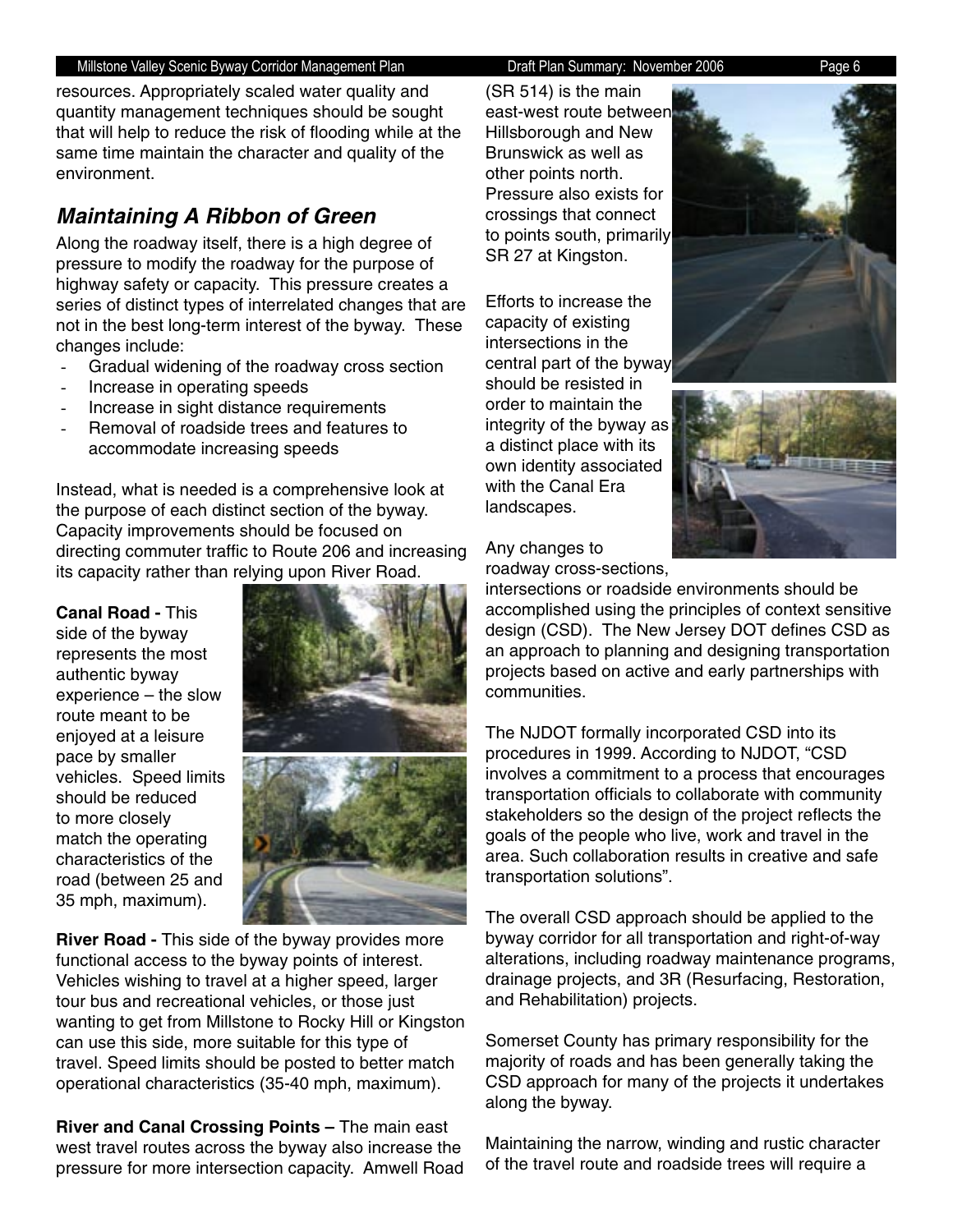

more detailed examination of the following issues using the CSD approach. A set of design guidelines should be developed that result from the CSD approach for use by Somerset County and NJDOT:

**Crowning on Canal Road** – There does not appear to be a clear consensus as to whether the crowned section of road should be repaved with a smoother treatment. The newly paved area at the northern end of Canal Road, posted at 25 mph appears to be working in an acceptable manner and could be a model for other sections of Canal Road, with the understanding that strict tree preservation measures be undertaken to ensure that the character of the roadway be maintained.

**Intersections –** The following intersections need to be redesigned to achieve a better fit with the byway while resolving safety and capacity concerns:

- The Route 518 & Canal Road
- The Amsterdam Road/Canal Road intersection

**Roadside Details –** Guidelines are needed to demonstrate how the use of more context sensitive roadside details could be utilized to achieve a more holistic sense of the entire byway loop. For example, all of the guardrails should be of one style (such as steel-backed wood), and the backs of all signs should be painted dark brown.

**Road "Diet" -** Full consideration should be given to reducing the width of River Road in certain places (primarily subdivision access and egress lanes) so that it is consistent with driver expectations including the lanes just north of Grist Mill and Staats Farm Roads in Montgomery, and at Hillcrest, Strawberry and Amsterdam Roads in Hillsborough.

Access and egress to subdivisions should be treated in a more respectful way to the byway to better maintain the narrow look and feel of the road. Another alternative could be the use of a different pavement for the egress lanes to differentiate them from the through travelway. Slowing the design and operational speeds of the roadways might also reduce or eliminate the need



for the access and egress drives into and out of the subdivisions.

#### **Intersection "Diet"**

The size of some of the intersections should be considered for reduction, including the scale of lighting and signage approaching the intersection. Slowing the design and operational speeds of River and Canal Roads should allow for smaller and fewer signs. Of particular concern is the SR 518/Canal Road intersection.

#### **Roadside Trees and Hedgerows –**

New trees and hedgerows are needed to further screen residential subdivisions and to narrow the look and feel of the road in Montgomery and Hillsborough.

#### **Gateway Treatments**

The Amwell Road gateway is a particular concern in the northern end of the byway. A visitor information kiosk should be installed in Millstone to serve this purpose. A gateway for the southern end should be considered for the Route 27 approach in Kingston (perhaps at the Locktenders house).

### **Telling the Byway's Stories**

The Millstone Valley Scenic Byway has some very unique and exciting stories to tell – whether it be from the Canal Era that is preserved by the D&R Canal State Park and Somerset County; or stories from the Revolutionary War Era as part of the larger (and soonto-be designated) "Crossroads of the Revolution" National Heritage Area"

Greater awareness of the unique and special qualities of the byway's historic resources, natural setting